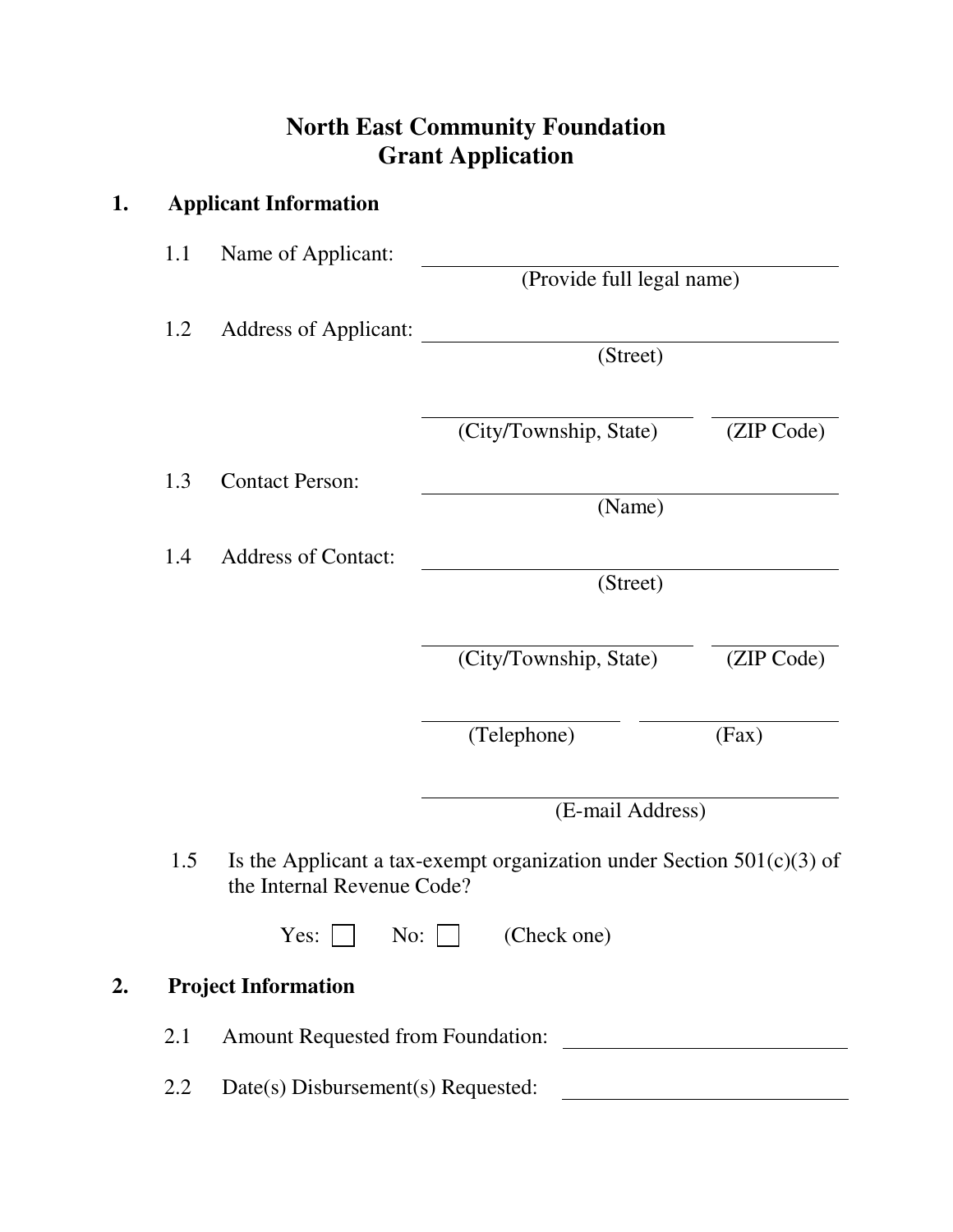- 2.3 Project Description:
- 2.4 Project Purpose and Community Benefit:
- 2.5 Project Budget:
- 2.6 Project Funding Sources:
- 2.7 Project Timetable:
- 2.8 Additional Information:

## **3. Attachments**

3.1 Determination Letter from Internal Revenue Service indicating that the Applicant is tax exempt under Section  $501(c)(3)$  of the Internal Revenue Code is attached.

Yes:  $\Box$  No:  $\Box$  (Check one)

 If "No," please attach an explanation of why you believe the Applicant is tax-exempt under Section  $501(c)(3)$  of the Internal Revenue Code.

3.2 List of Members of Governing Board of Applicant is attached.

|  | Yes: $\Box$ No: $\Box$ | (Check one) |
|--|------------------------|-------------|
|--|------------------------|-------------|